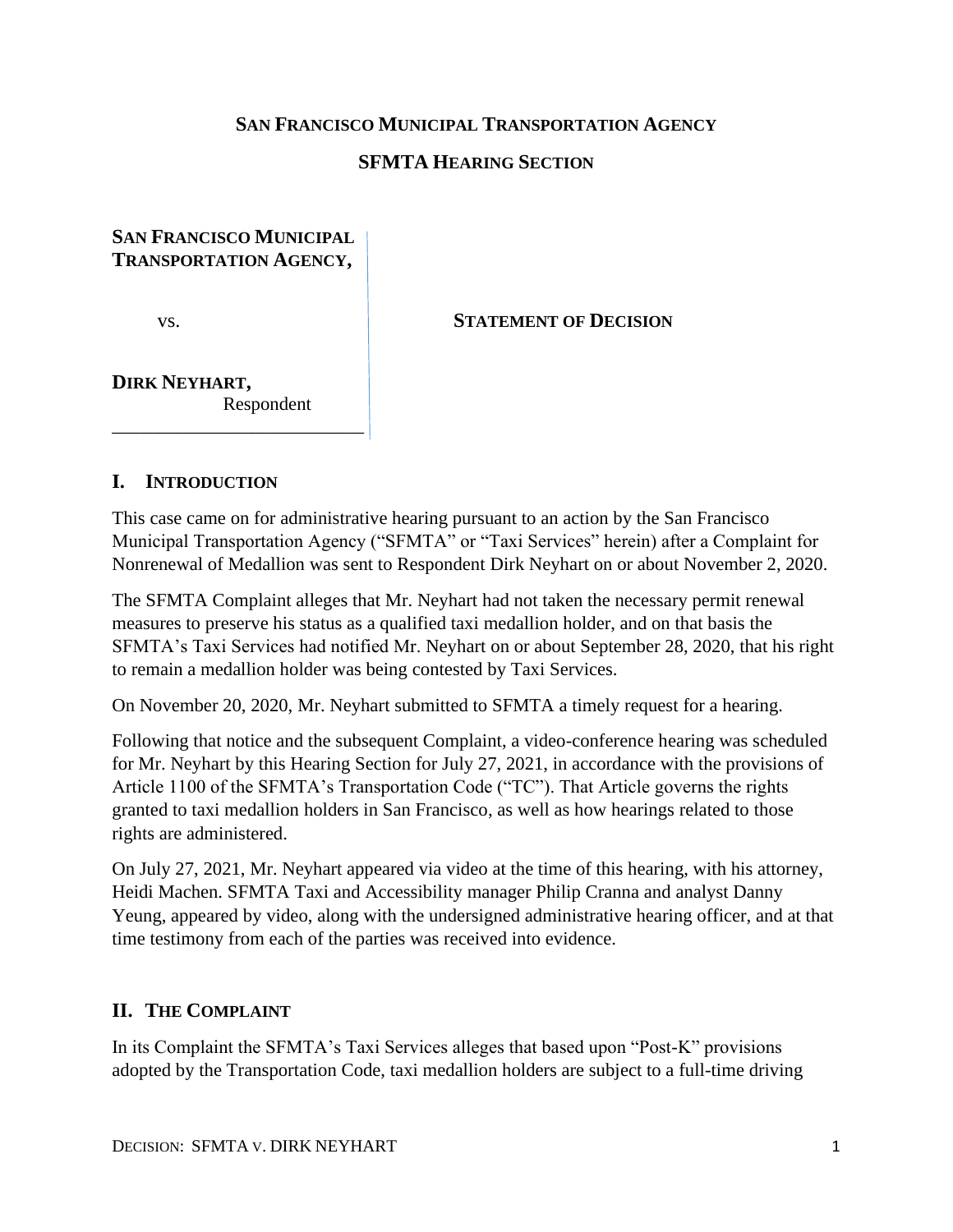requirement and must hold an active A-Card in order to retain their legal status as qualified medallion holders.

In terms of Mr. Neyhart's current status, the Complaint stated that Mr. Neyhart's A-Card is inactive. Without a current A-Card, the renewal of Mr. Neyhart's medallion #244 cannot be authorized under the relevant provisions of the Code.

# **III. APPLICABLE LAW**

Under the provisions of Article 1100 of the Transportation Code, the following statutory authority forms the relevant basis for this decision, including the Transportation Code's definitions of "A-Card," "Medallion Holder," "Notice of Nonrenewal," and "Permit Holder."

Also relevant to this case are these Article 1100 provisions:

- TC  $$1103(c)(2)(C)$ , regarding driver qualifications
- TC §1103(c)(3), regarding the lapse of active permit status
- TC §1105(a)(1), regarding permits required
- TC §1105(a)(3), regarding permits as privilege, not property of the driver
- TC  $$1105(a)(5)(A)$ , regarding the duration of permits
- TC  $$1105(a)(6)$ , involving compliance with laws and regulations
- TC  $$1109(c)(1)$ , regarding the full-time driving requirement
- TC §1109(e)(1)(A), involving various aspects of medallion operation
- TC §1116, covering surrender of medallions for consideration

# **IV. TESTIMONY**

# **A. SFMTA Testimony and Evidence Presented:**

Philip Cranna, an Enforcement and Legal Affairs Manager in the SFMTA's Taxi Services, argues as to the origin and reliability of the exhibits offered. In representing Taxi Services, Mr. Cranna confirms that according to the applicable laws referenced above, SFMTA's effort to revoke medallion #244 for an expired A-Card is appropriate under these circumstances.

SFMTA alleges that Mr. Neyhart is not eligible for accommodation to the full-time driving requirement, under either the stipulated decision in the case of *William Slone and Michael Merrithew v. Taxi Commission,* or the 2009 ADA program. SFMTA contends that the stipulated agreement did not negate the Court's decision in *Sloane* that the full-time driving requirement remains an essential eligibility requirement. SFMTA contends that Resolution 09-138 allows relief of the full-time driving requirement only to a medallion holder who is *temporarily* physically incapable of driving, and that the respondent is ineligible for accommodation under this policy because his physical condition is certainly permanent, and not temporary.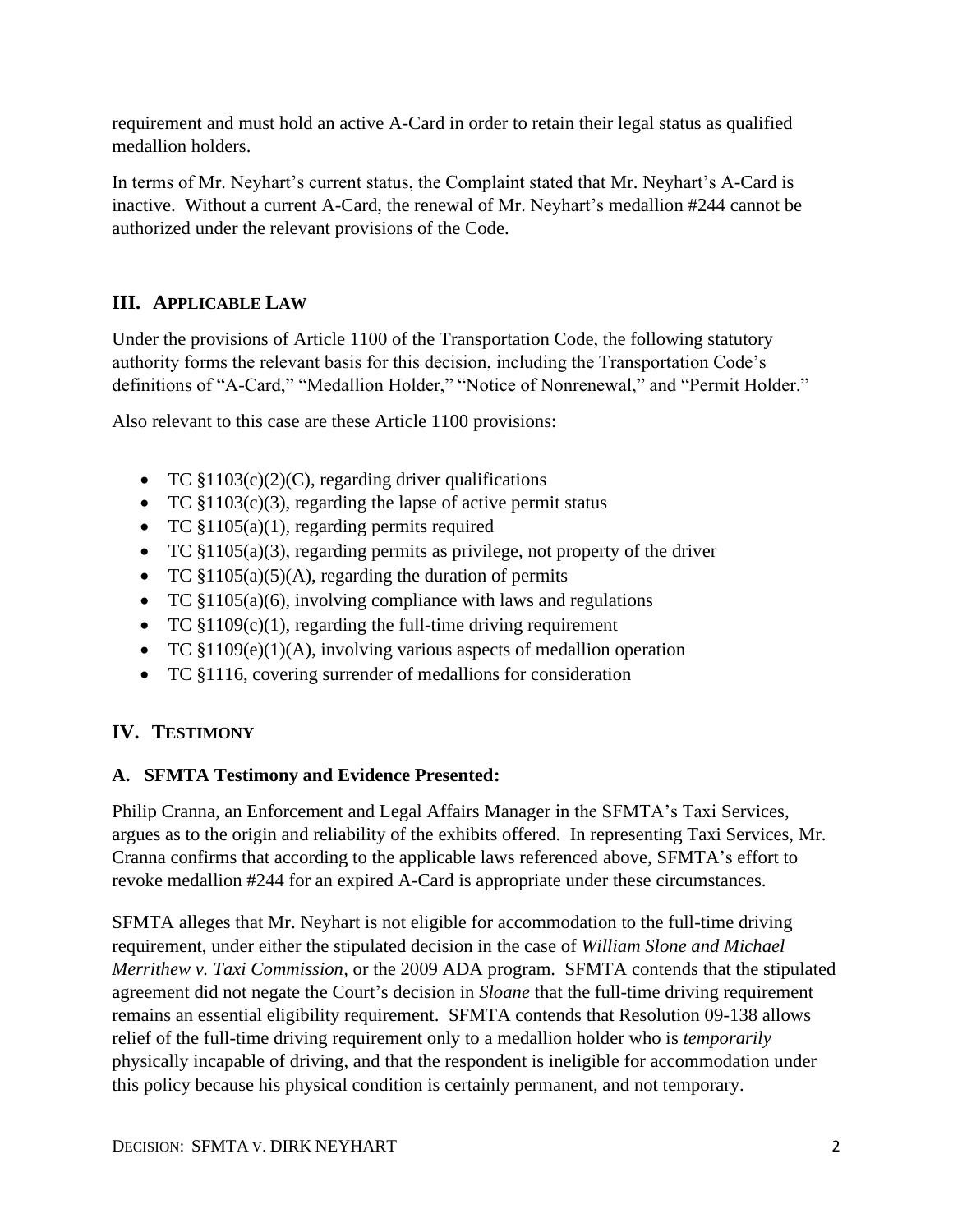SFMTA alleges the respondent was not denied due process as he has no vested right, or legal entitlement, to surrender his medallion for consideration. SFMTA also alleges that it has not waived the requirement that medallion holders must have an active A-Card.

Danny Yeung, an administrative analyst in the SFMTA's Taxi Services, testified to the origin and reliability of the exhibits offered by Taxi Services at the hearing. Mr. Yeung confirmed that the evidence of record established that Mr. Neyhart' A-Card is currently inactive and has been inactive since 1998.

SFMTA's documents admitted to the record:

- Notice of Nonrenewal,  $9/28/2020$
- Request for Hearing,  $10/27/2020$
- Complaint for Nonrenewal,  $11/2/2020$
- $\bullet$  GTMS Search 11/2/2020.
- Response Brief, 7/22/2020

### **B. Dirk Neyhart, Respondent:**

Mr. Neyhart testified that he was the victim of a crime that left him disabled and blind since 1997, and that his condition was reported by his physician to the DMV who revoked his driver's license. Mr. Neyhart testified that since 1998, he was unable to drive a taxicab, to qualify for a driver's license or to hold an A-Card. However, he continued to submit his owner operator form to the City every year declaring his intention to drive as required to maintain his taxi permit (medallion). Mr. Neyhart testified that he applied for relief and was granted accommodations in 2006, 2007 and 2008, waiving his driving requirement for those periods.

Mr. Neyhart testified that after 2008, the City did not notify him of the revocation of the previously adopted ADA policy under which he received driving relief accommodations; and he was not informed of the change in ADA policy pursuant to SFMTA Board of Director's Resolution 09-138.

The attorney for the respondent argues that Mr. Neyhart has renewed his medallion permit every year since 1997 and should be allowed to continue because Mr. Neyhart's disability qualifies him for an accommodation from the A-Card's full-time driving requirement, and because SFMTA never offered its remedies for disabled drivers under the Taxi Medallion Transfer Program.

Mr. Neyhart' attorney argues that the stipulated decision in the case of *William Slone and Michael Merrithew v. Taxi Commission* shows the City's prior intent to help disabled medallion holders by providing accommodations to disabled medallion holders from the "full-time driving requirement,", because in *Slone* one litigant was allowed to sell his medallion, and the other was able to receive an accommodation under the 2009 ADA program.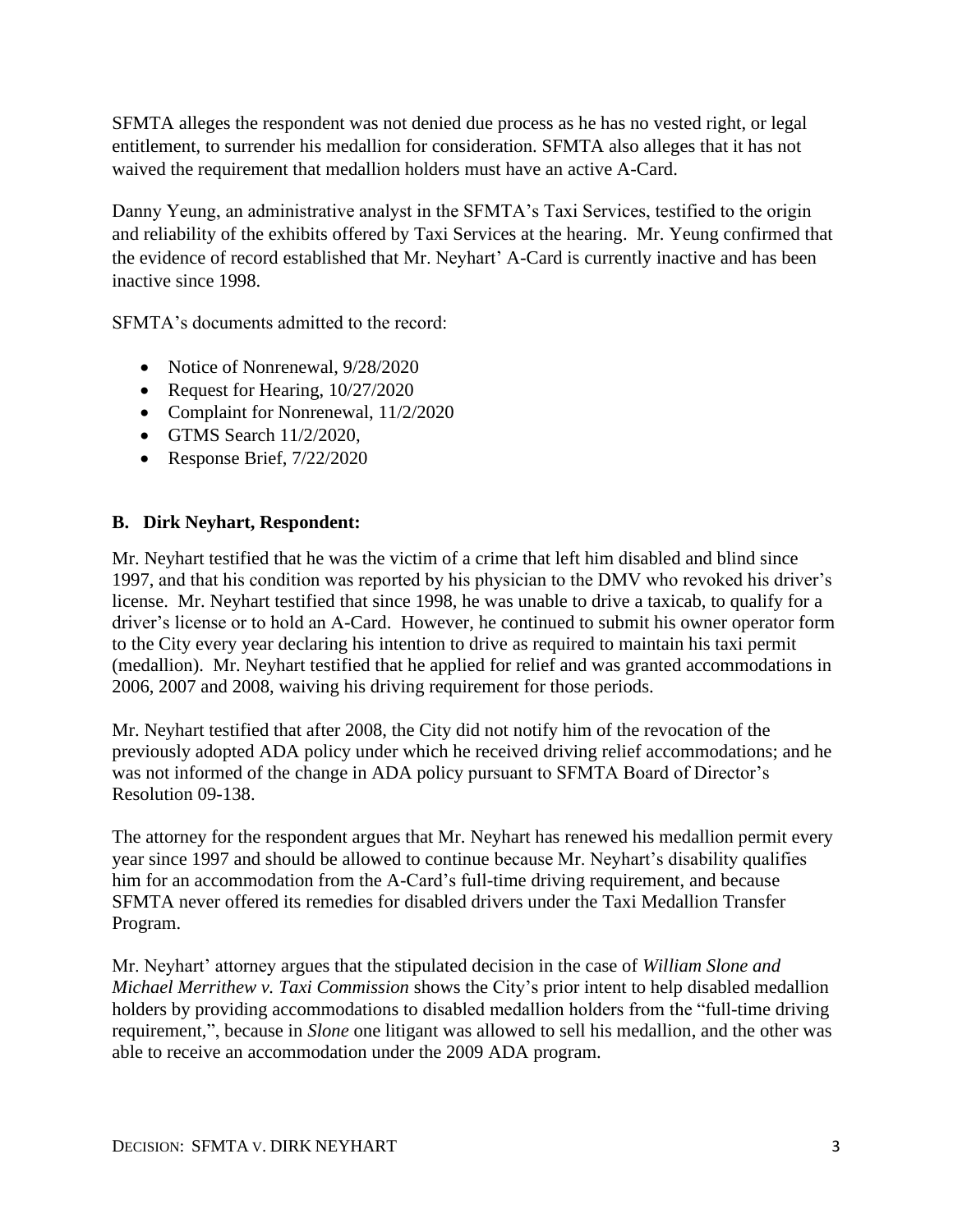Mr. Neyhart's attorney also argues that SFMTA has previously waived the requirement that medallion holders must have an A-Card in order to renew a taxi permit. In support of this argument, a notarized declaration by Mr. Charles Rathbone was presented showing that in 2017, SFMTA's Manager and agent, , Paige Standfield, responded to Mr. Rathbone's inquiry as to whether maintaining an active A-Card was a condition of holding a taxicab permit. Mr. Rathbone's notarized declaration contains an email from Paige Stanfield to Mr. Rathbone stating "No, if you are not driving, you do not have to renew." The respondent argues that Mr. Rathbone, the recipient of that advice, relied on Ms. Stanfield's advice for several years and that this departmental policy would be assumed to equally apply to Mr. Neyhart, who should be given equal opportunity to participate in the ADA exception to the driving requirement for permit holders without having to renew his A-Card.

The respondent argues that SFMTA failed to apprise him of his rights under programs designed to aid disabled medallion holders, thus depriving Mr. Neyhart of significant due process. As such, SFMTA's effort to revoke Mr. Neyhart's medallion should be rejected.:

The following documents offered by Dirk Neyhart were reviewed and admitted to the record:

- Respondent's Brief, 7/16/2021
- Email response from Dirk Neyhart to SFMTA, 11/23/2020
- Declaration of Dirk Neyhart, 7/6/2021
- SFMTA Board Resolution No. 09-138
- *Slone v Taxi Commission*, U.S.C.A. 9<sup>th</sup> Cir., Motion to Dismiss Appeal, Case No. 08-16726, 8/10/2010
- Declaration of Charles Rathbone Email from Paige Stanfield to Charles Rathbone, 3/27/2017

# **V. FINDINGS**

Based upon the testimony adduced at the hearing and upon the evidence of record, I find that the respondent Dirk Neyhart does not have, and is not eligible for, a current California driver's license, and as a result is no longer eligible to possess a current A-Card as that driver's permit is defined by the SFMTA's Taxi Services.

The SFMTA Board Resolution 09-138 provides that a medallion holder should be relieved of the full-time driving requirement for limited periods during which the medallion holder is temporarily rendered physically incapable of driving. The limited period under this policy may not cumulatively exceed three calendar years for the same condition. Under this policy, a medallion holder who is permanently physically incapable of meeting the full-time driving requirement is not entitled to such relief, and may properly be required to relinquish his or her medallion to the SFMTA. Mr. Neyhart, by his own testimony, is permanently disabled, and thus is ineligible for an accommodation under this policy.

The stipulated agreement in the *Slone v. Taxi Commission* permitted one of the medallion holders to participate in a pilot program which would allow him to sell his medallion to an authorized purchaser, an option that was previously not available. The other litigant in the case